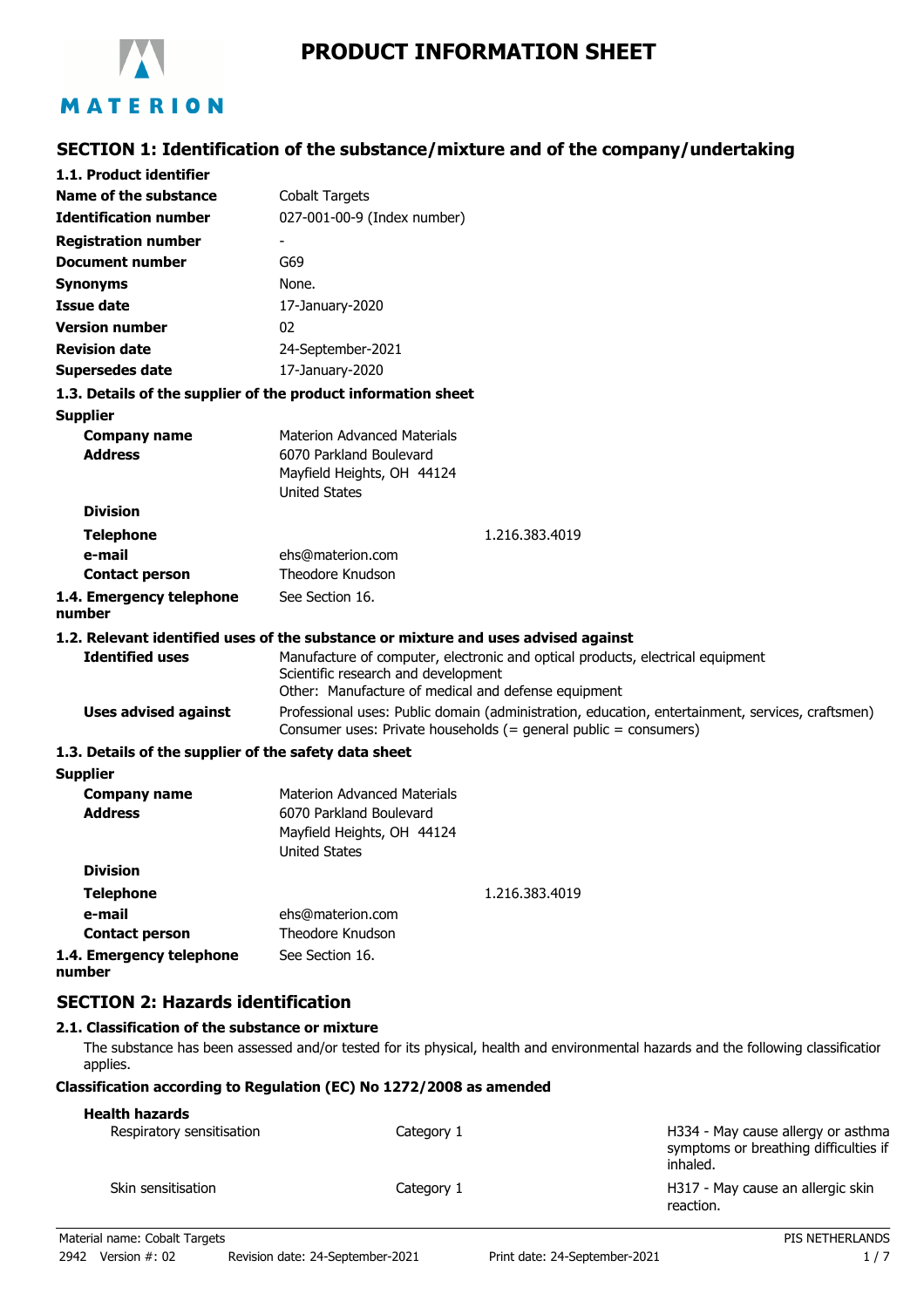## **Environmental hazards**

| Hazardous to the aquatic environment, | Ca |
|---------------------------------------|----|
| long-term aquatic hazard              |    |

tegory 4

**Hazard summary** May cause sensitisation by inhalation and skin contact. May cause long-term adverse effects in the aquatic environment.

## **2.2. Label elements**

# **Label according to Regulation (EC) No. 1272/2008 as amended**

|                                                                                   | Label according to Regulation (EC) No. 1272/2008 as amended                                                                                                                                                                                                                                                                |
|-----------------------------------------------------------------------------------|----------------------------------------------------------------------------------------------------------------------------------------------------------------------------------------------------------------------------------------------------------------------------------------------------------------------------|
| <b>Contains:</b>                                                                  | Cobalt                                                                                                                                                                                                                                                                                                                     |
| <b>Hazard pictograms</b>                                                          |                                                                                                                                                                                                                                                                                                                            |
| <b>Signal word</b>                                                                | Danger                                                                                                                                                                                                                                                                                                                     |
| <b>Hazard statements</b>                                                          |                                                                                                                                                                                                                                                                                                                            |
| H317<br>H334<br>H413                                                              | May cause an allergic skin reaction.<br>May cause allergy or asthma symptoms or breathing difficulties if inhaled.<br>May cause long lasting harmful effects to aquatic life.                                                                                                                                              |
| <b>Precautionary statements</b>                                                   |                                                                                                                                                                                                                                                                                                                            |
| <b>Prevention</b>                                                                 |                                                                                                                                                                                                                                                                                                                            |
| P <sub>261</sub><br>P <sub>272</sub><br>P273<br>P <sub>280</sub><br>P284          | Avoid breathing dust/fume/gas/mist/vapours/spray.<br>Contaminated work clothing should not be allowed out of the workplace.<br>Avoid release to the environment.<br>Wear protective gloves.<br>Wear respiratory protection.                                                                                                |
| <b>Response</b>                                                                   |                                                                                                                                                                                                                                                                                                                            |
| $P302 + P352$<br>$P304 + P340$<br>$P333 + P313$<br>$P342 + P311$<br>$P362 + P364$ | IF ON SKIN: Wash with plenty of water.<br>IF INHALED: Remove person to fresh air and keep comfortable for breathing.<br>If skin irritation or rash occurs: Get medical advice/attention.<br>If experiencing respiratory symptoms: Call a POISON CENTRE/doctor.<br>Take off contaminated clothing and wash it before reuse. |
| <b>Storage</b>                                                                    | Store away from incompatible materials.                                                                                                                                                                                                                                                                                    |
| <b>Disposal</b>                                                                   |                                                                                                                                                                                                                                                                                                                            |
| P501                                                                              | Dispose of contents/container in accordance with local/regional/national/international regulations.                                                                                                                                                                                                                        |
| <b>Supplemental label</b><br>information                                          | For further information, please contact the Product Stewardship Department at +1.216.383.4019.                                                                                                                                                                                                                             |
| 2.3. Other hazards                                                                | Not a PBT or vPvB substance or mixture.                                                                                                                                                                                                                                                                                    |

## **SECTION 3: Composition/information on ingredients**

#### **3.1. Substances**

| <b>General information</b><br><b>Chemical name</b>                                                         | %     | No.                    | CAS-No. / EC REACH Registration No. Index No. | <b>Notes</b> |
|------------------------------------------------------------------------------------------------------------|-------|------------------------|-----------------------------------------------|--------------|
| Cobalt                                                                                                     | 99,99 | 7440-48-4<br>231-158-0 | 01-2119517392-44-0000 027-001-00-9            |              |
| Classification: Acute Tox. 4;H302, Skin Sens. 1;H317, Resp. Sens. 1;H334, Carc.<br>1B; H350, Repr. 2; H361 |       |                        |                                               |              |

## **SECTION 4: First aid measures**

| General information                    | Ensure that medical personnel are aware of the material(s) involved, and take precautions to<br>protect themselves. Wash contaminated clothing before reuse.                                                                                                                                                                                                                                                                                             |
|----------------------------------------|----------------------------------------------------------------------------------------------------------------------------------------------------------------------------------------------------------------------------------------------------------------------------------------------------------------------------------------------------------------------------------------------------------------------------------------------------------|
| 4.1. Description of first aid measures |                                                                                                                                                                                                                                                                                                                                                                                                                                                          |
| <b>Inhalation</b>                      | If breathing is difficult, remove to fresh air and keep at rest in a position comfortable for breathing.<br>Oxygen or artificial respiration if needed. Do not use mouth-to-mouth method if victim inhaled the<br>substance. Induce artificial respiration with the aid of a pocket mask equipped with a one-way valve<br>or other proper respiratory medical device. If experiencing respiratory symptoms: Call a poison<br>center or doctor/physician. |
| <b>Skin contact</b>                    | Remove contaminated clothing immediately and wash skin with soap and water. In case of eczema<br>or other skin disorders: Seek medical attention and take along these instructions.                                                                                                                                                                                                                                                                      |
| Eye contact                            | Rinse with water. Get medical attention if irritation develops and persists.                                                                                                                                                                                                                                                                                                                                                                             |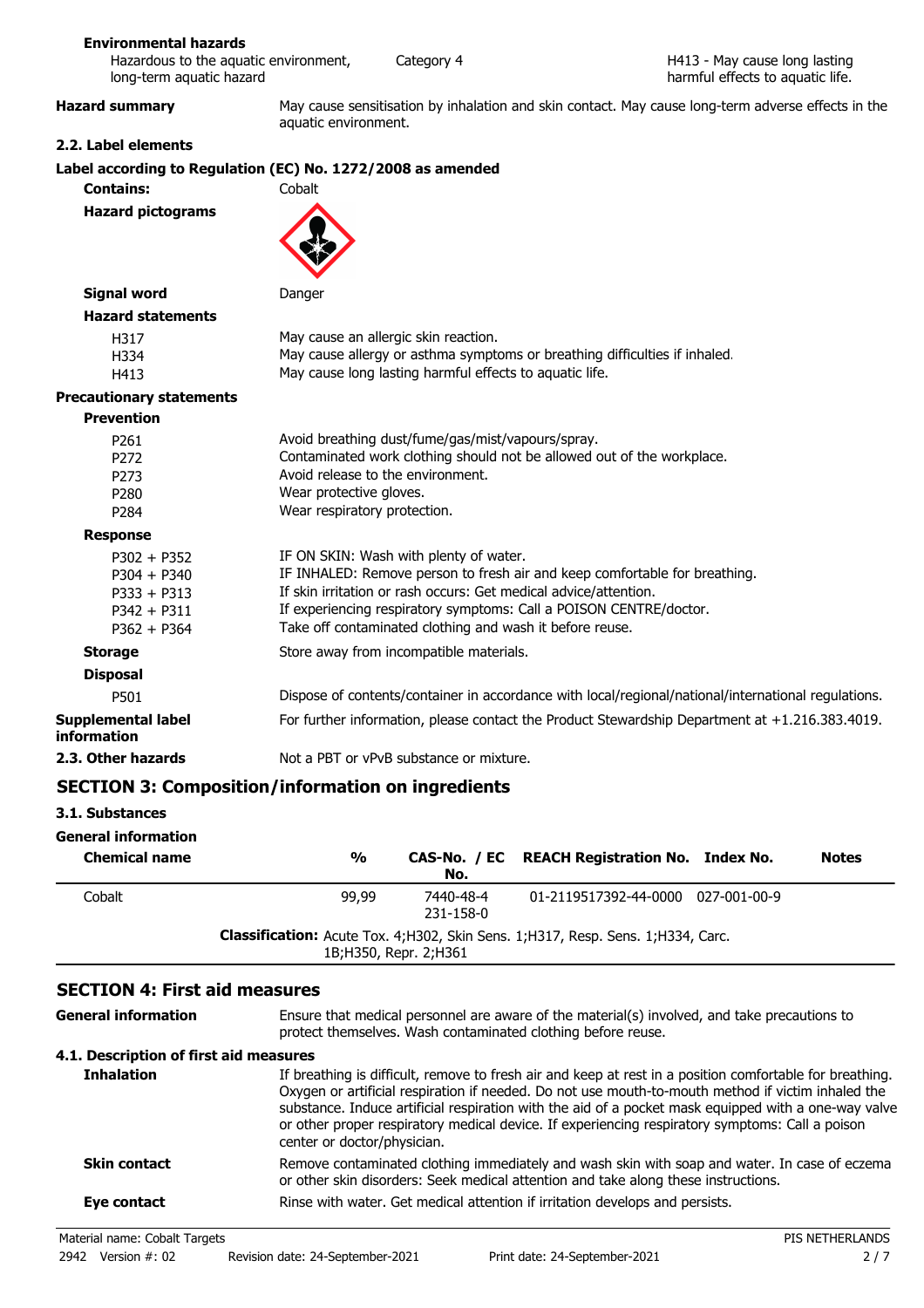| <b>Ingestion</b>                                                                         | Rinse mouth. Get medical attention if symptoms occur.                                                                                                               |  |
|------------------------------------------------------------------------------------------|---------------------------------------------------------------------------------------------------------------------------------------------------------------------|--|
| 4.2. Most important<br>symptoms and effects, both<br>acute and delayed                   | Coughing. Difficulty in breathing. May cause an allergic skin reaction. Dermatitis. Rash.                                                                           |  |
| 4.3. Indication of any<br>immediate medical attention<br>and special treatment<br>needed | Provide general supportive measures and treat symptomatically. Keep victim under observation.<br>Symptoms may be delayed.                                           |  |
| <b>SECTION 5: Firefighting measures</b>                                                  |                                                                                                                                                                     |  |
| <b>General fire hazards</b>                                                              | No unusual fire or explosion hazards noted.                                                                                                                         |  |
| 5.1. Extinguishing media<br><b>Suitable extinguishing</b><br>media                       | Powder. Dry sand.                                                                                                                                                   |  |
| Unsuitable extinguishing<br>media                                                        | Water.                                                                                                                                                              |  |
| 5.2. Special hazards arising<br>from the substance or<br>mixture                         | This product is not flammable.                                                                                                                                      |  |
| 5.3. Advice for firefighters                                                             |                                                                                                                                                                     |  |
| <b>Special protective</b><br>equipment for<br>firefighters                               | Firefighters must use standard protective equipment including flame retardant coat, helmet with<br>face shield, gloves, rubber boots, and in enclosed spaces, SCBA. |  |
| <b>Special firefighting</b><br>procedures                                                | Use water spray to cool unopened containers.                                                                                                                        |  |
| <b>Specific methods</b>                                                                  | Use standard firefighting procedures and consider the hazards of other involved materials.                                                                          |  |

# **SECTION 6: Accidental release measures**

|                                     | 6.1. Personal precautions, protective equipment and emergency procedures                                                                       |
|-------------------------------------|------------------------------------------------------------------------------------------------------------------------------------------------|
| For non-emergency<br>personnel      | Keep unnecessary personnel away. For personal protection, see section 8 of the PIS.                                                            |
| For emergency<br>responders         | Keep unnecessary personnel away. Use personal protection recommended in Section 8 of the PIS.                                                  |
| 6.2. Environmental<br>precautions   | Prevent further leakage or spillage if safe to do so.                                                                                          |
| 6.3. Methods and material for       | Stop the flow of material, if this is without risk.                                                                                            |
| containment and cleaning up         | Large Spills: Wet down with water and dike for later disposal.                                                                                 |
|                                     | Small Spills: Sweep up or vacuum up spillage and collect in suitable container for disposal. For<br>waste disposal, see section 13 of the PIS. |
| 6.4. Reference to other<br>sections | Not available.                                                                                                                                 |
|                                     |                                                                                                                                                |

## **SECTION 7: Handling and storage**

| 7.1. Precautions for safe<br>handling                                          | Observe good industrial hygiene practices.                          |
|--------------------------------------------------------------------------------|---------------------------------------------------------------------|
| 7.2. Conditions for safe<br>storage, including any<br><i>incompatibilities</i> | Store away from incompatible materials (see Section 10 of the PIS). |
| 7.3. Specific end use(s)                                                       | Not available.                                                      |

## **SECTION 8: Exposure controls/personal protection**

## **8.1. Control parameters**

## **Occupational exposure limits**

| <b>Netherlands. OELs (binding)</b><br><b>Material</b> | Type        | Value               | Form           |
|-------------------------------------------------------|-------------|---------------------|----------------|
| <b>Cobalt Targets</b>                                 | TWA         | $0,02 \text{ mg/m}$ | Dust and fume. |
| <b>Components</b>                                     | <b>Type</b> | Value               | Form           |
| Cobalt (CAS 7440-48-4)                                | TWA         | $0,02 \text{ mg/m}$ | Dust and fume. |

**Biological limit values** No biological exposure limits noted for the ingredient(s).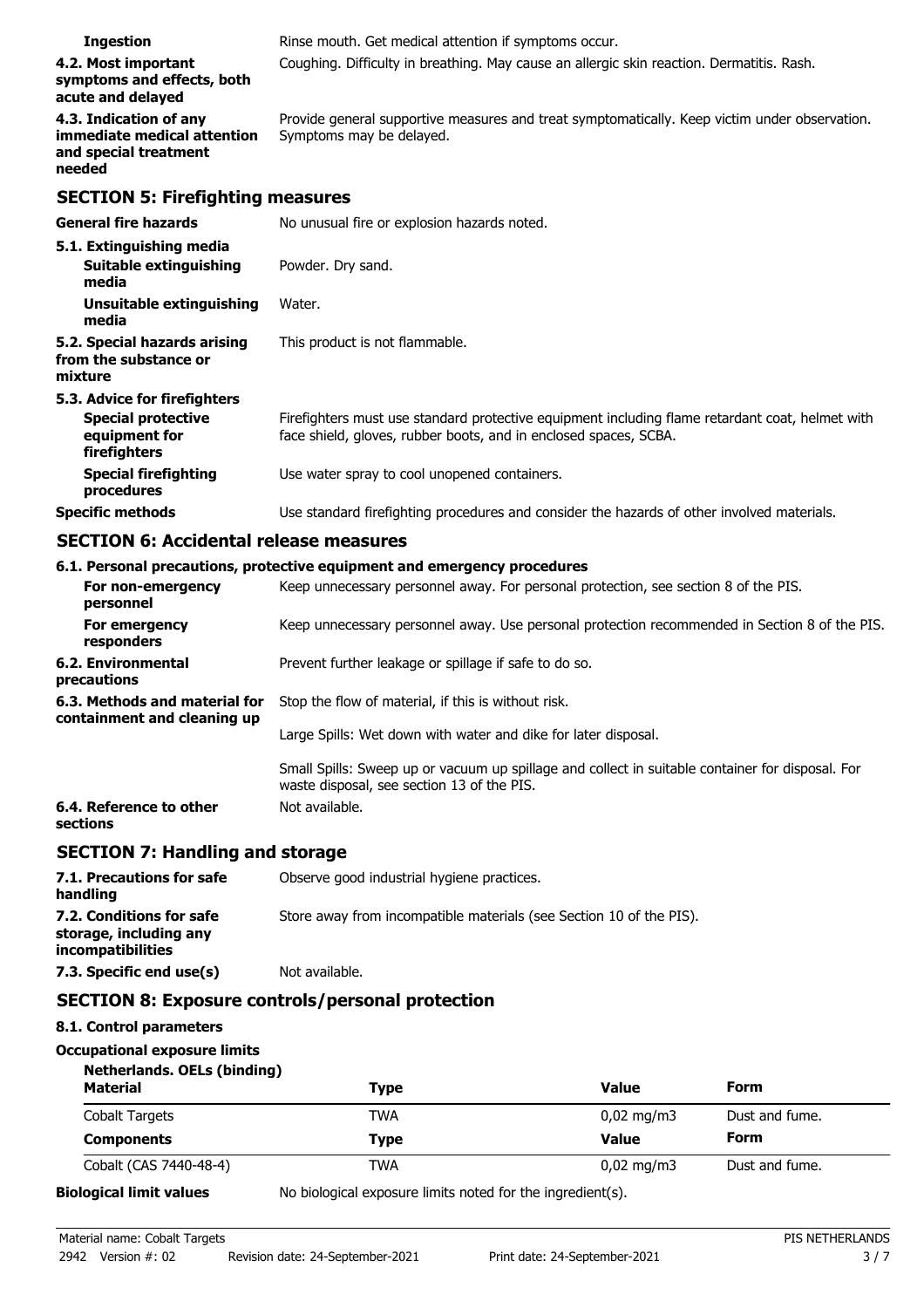| <b>Recommended monitoring</b><br>procedures          | Follow standard monitoring procedures.                                                                                                                                                                                                                                                                                                                                                                 |
|------------------------------------------------------|--------------------------------------------------------------------------------------------------------------------------------------------------------------------------------------------------------------------------------------------------------------------------------------------------------------------------------------------------------------------------------------------------------|
| Derived no effect levels<br>(DNELs)                  | Not available.                                                                                                                                                                                                                                                                                                                                                                                         |
| <b>Predicted no effect</b><br>concentrations (PNECs) | Not available.                                                                                                                                                                                                                                                                                                                                                                                         |
| 8.2. Exposure controls                               |                                                                                                                                                                                                                                                                                                                                                                                                        |
| <b>Appropriate engineering</b><br>controls           | Good general ventilation (typically 10 air changes per hour) should be used. Ventilation rates should<br>be matched to conditions. If applicable, use process enclosures, local exhaust ventilation, or other<br>engineering controls to maintain airborne levels below recommended exposure limits. If exposure<br>limits have not been established, maintain airborne levels to an acceptable level. |
|                                                      | Individual protection measures, such as personal protective equipment                                                                                                                                                                                                                                                                                                                                  |
| <b>General information</b>                           | Personal protection equipment should be chosen according to the CEN standards and in discussion<br>with the supplier of the personal protective equipment.                                                                                                                                                                                                                                             |
| Eye/face protection                                  | Wear approved safety glasses, goggles, face shield and/or welder's helmet when risk of eye injury<br>is present, particularly during operations that generate dust, mist or fume.                                                                                                                                                                                                                      |
| <b>Skin protection</b>                               |                                                                                                                                                                                                                                                                                                                                                                                                        |
| - Hand protection                                    | Wear gloves to prevent metal cuts and skin abrasions during handling.                                                                                                                                                                                                                                                                                                                                  |
| - Other                                              | Wear suitable protective clothing.                                                                                                                                                                                                                                                                                                                                                                     |
| <b>Respiratory protection</b>                        | In case of insufficient ventilation, wear suitable respiratory equipment.                                                                                                                                                                                                                                                                                                                              |
| <b>Thermal hazards</b>                               | Wear appropriate thermal protective clothing, when necessary.                                                                                                                                                                                                                                                                                                                                          |
| <b>Hygiene measures</b>                              | Always observe good personal hygiene measures, such as washing after handling the material and<br>before eating, drinking, and/or smoking. Routinely wash work clothing and protective equipment to<br>remove contaminants.                                                                                                                                                                            |
| <b>Environmental exposure</b><br>controls            | Environmental manager must be informed of all major releases.                                                                                                                                                                                                                                                                                                                                          |

# **SECTION 9: Physical and chemical properties**

# **9.1. Information on basic physical and chemical properties**

| <b>Appearance</b>                                    |                                     |
|------------------------------------------------------|-------------------------------------|
| <b>Physical state</b>                                | Solid.                              |
| <b>Form</b>                                          | Solid.                              |
| Colour                                               | Bluish grey                         |
| Odour                                                | None.                               |
| <b>Odour threshold</b>                               | Not applicable.                     |
| рH                                                   | Not applicable.                     |
| <b>Melting point/freezing point</b>                  | 1495 °C (2723 °F) / Not applicable. |
| <b>Initial boiling point and</b><br>boiling range    | Not applicable.                     |
| <b>Flash point</b>                                   | Not applicable.                     |
| <b>Evaporation rate</b>                              | Not applicable.                     |
| <b>Flammability (solid, gas)</b>                     | None known.                         |
| <b>Upper/lower flammability or explosive limits</b>  |                                     |
| <b>Flammability limit - lower</b><br>(9/6)           | Not applicable.                     |
| <b>Flammability limit - lower</b><br>(%) temperature | Not applicable.                     |
| <b>Flammability limit -</b><br>upper $(% )$          | Not applicable.                     |
| <b>Flammability limit -</b><br>upper (%) temperature | Not applicable.                     |
| <b>Explosive limit - lower (</b><br>%)               | Not applicable.                     |
| <b>Explosive limit - lower (</b><br>%) temperature   | Not applicable.                     |
| <b>Explosive limit - upper</b><br>(%)                | Not applicable.                     |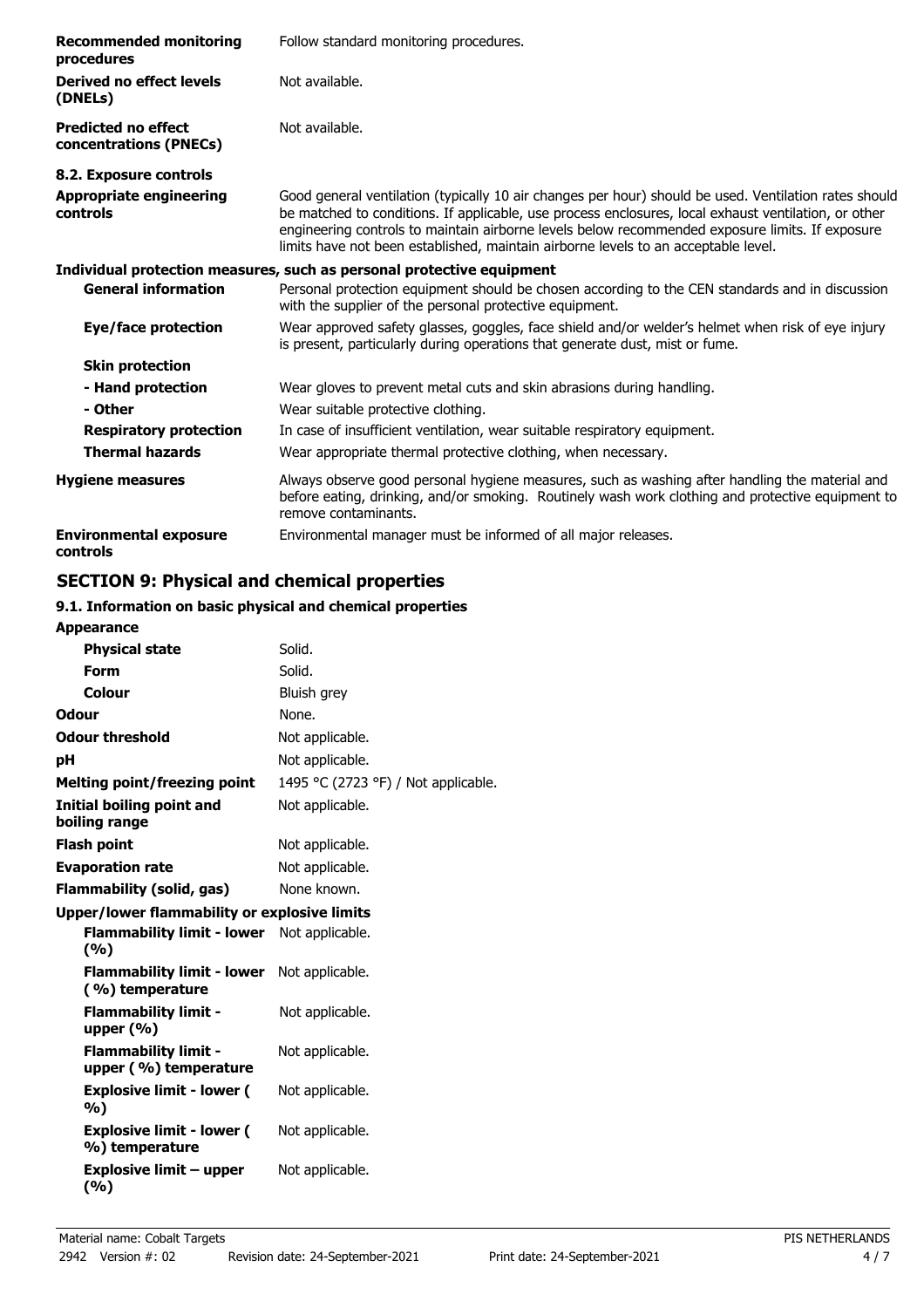| <b>Explosive limit - upper (</b><br>%) temperature | Not applicable. |
|----------------------------------------------------|-----------------|
| Vapour pressure                                    | Not applicable. |
| <b>Vapour density</b>                              | Not applicable. |
| <b>Relative density</b>                            | Not applicable. |
| Solubility(ies)                                    |                 |
| <b>Solubility (water)</b>                          | Insoluble       |
| <b>Partition coefficient</b><br>(n-octanol/water)  | Not applicable. |
| <b>Auto-ignition temperature</b>                   | Not applicable. |
| <b>Decomposition temperature</b>                   | Not applicable. |
| <b>Viscosity</b>                                   | Not applicable. |
| <b>Explosive properties</b>                        | Not explosive.  |
| <b>Oxidising properties</b>                        | Not oxidising.  |
| 9.2. Other information                             |                 |
| Molecular formula                                  | Co              |
| Molecular weight                                   | 58,93 g/mol     |
| <b>SECTION 10: Stability and reactivity</b>        |                 |

| 10.1. Reactivity                            | The product is stable and non-reactive under normal conditions of use, storage and transport. |
|---------------------------------------------|-----------------------------------------------------------------------------------------------|
| 10.2. Chemical stability                    | Material is stable under normal conditions.                                                   |
| 10.3. Possibility of hazardous<br>reactions | No dangerous reaction known under conditions of normal use.                                   |
| 10.4. Conditions to avoid                   | Contact with incompatible materials.                                                          |
| 10.5. Incompatible materials                | Strong oxidising agents.                                                                      |
| 10.6. Hazardous<br>decomposition products   | No hazardous decomposition products are known.                                                |

# **SECTION 11: Toxicological information**

| <b>General information</b>                            | Occupational exposure to the substance or mixture may cause adverse effects. |
|-------------------------------------------------------|------------------------------------------------------------------------------|
| <b>Information on likely routes of exposure</b>       |                                                                              |
| <b>Inhalation</b>                                     | May cause sensitisation by inhalation.                                       |
| <b>Skin contact</b>                                   | May cause sensitisation by skin contact.                                     |
| Eye contact                                           | Not likely, due to the form of the product.                                  |
| <b>Ingestion</b>                                      | Expected to be a low ingestion hazard.                                       |
| Symptoms                                              | May cause respiratory irritation. May cause an allergic skin reaction.       |
| 11.1. Information on toxicological effects            |                                                                              |
| <b>Acute toxicity</b>                                 | Not known.                                                                   |
| Skin corrosion/irritation                             | May be irritating to the skin.                                               |
| Serious eye damage/eye<br>irritation                  | Not likely, due to the form of the product.                                  |
| <b>Respiratory sensitisation</b>                      | May cause allergy or asthma symptoms or breathing difficulties if inhaled.   |
| Skin sensitisation                                    | May cause sensitisation by skin contact.                                     |
| Germ cell mutagenicity                                | Not classified.                                                              |
| Carcinogenicity                                       | Not classifiable as to carcinogenicity to humans.                            |
|                                                       | <b>IARC Monographs. Overall Evaluation of Carcinogenicity</b>                |
| Cobalt (CAS 7440-48-4)                                | 2B Possibly carcinogenic to humans.                                          |
| <b>Reproductive toxicity</b>                          | Not classified.                                                              |
| Specific target organ toxicity<br>- single exposure   | Not classified.                                                              |
| Specific target organ toxicity<br>- repeated exposure | Not classified.                                                              |
| Aspiration hazard                                     | Not an aspiration hazard.                                                    |
| Mixture versus substance<br>information               | No information available.                                                    |
|                                                       |                                                                              |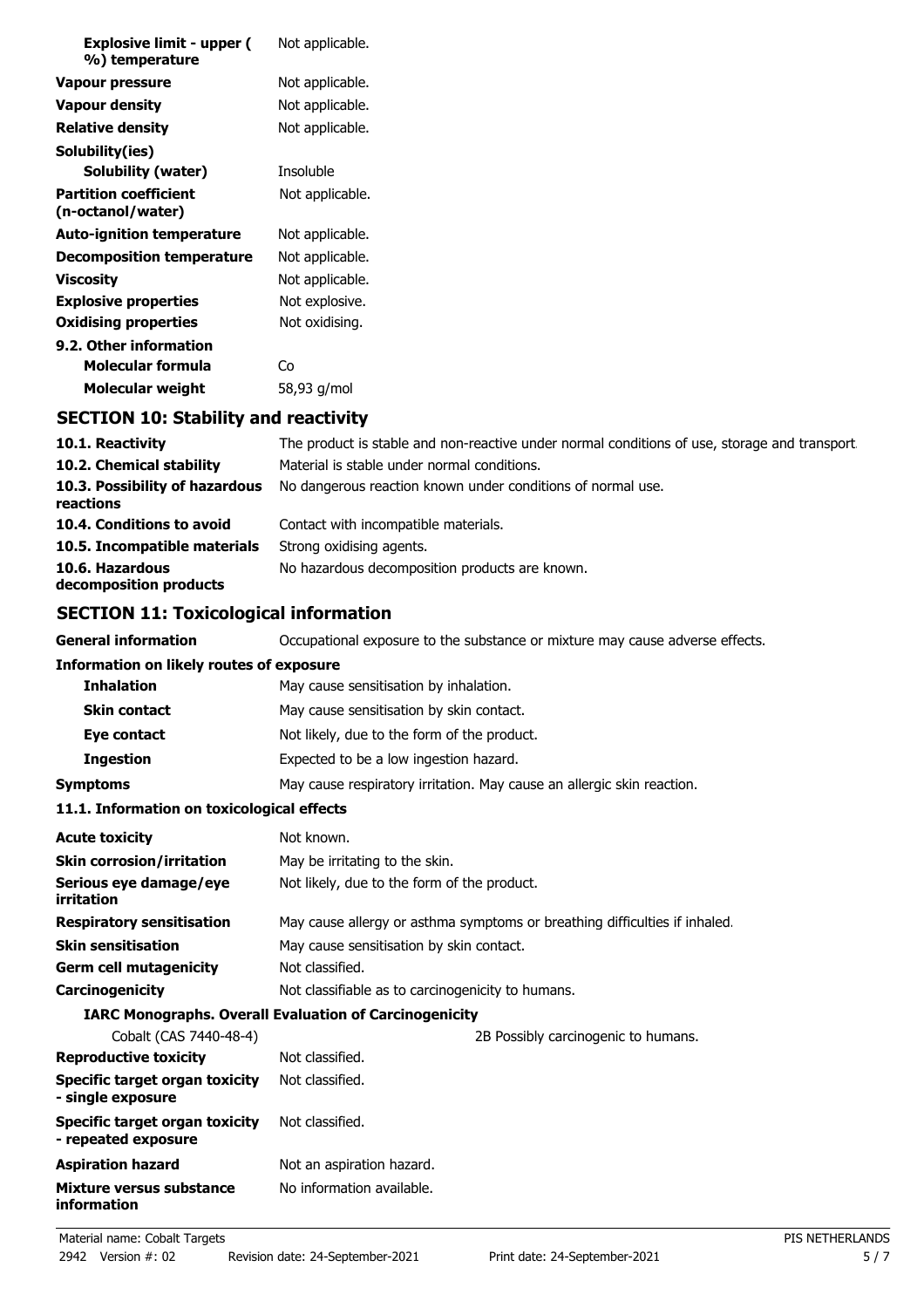## **Other information** Not available.

# **SECTION 12: Ecological information**

| 12.1. Toxicity                                            | May cause long lasting harmful effects to aquatic life.                                                                                                                                    |
|-----------------------------------------------------------|--------------------------------------------------------------------------------------------------------------------------------------------------------------------------------------------|
| 12.2. Persistence and<br>degradability                    | No data is available on the degradability of this substance.                                                                                                                               |
| 12.3. Bioaccumulative<br>potential                        | No data available.                                                                                                                                                                         |
| <b>Partition coefficient</b><br>n-octanol/water (log Kow) | Not available.                                                                                                                                                                             |
| <b>Bioconcentration factor (BCF)</b>                      | Not available.                                                                                                                                                                             |
| 12.4. Mobility in soil                                    | No data available.                                                                                                                                                                         |
| 12.5. Results of PBT and<br><b>vPvB</b> assessment        | Not a PBT or vPvB substance or mixture.                                                                                                                                                    |
| 12.6. Other adverse effects                               | No other adverse environmental effects (e.g. ozone depletion, photochemical ozone creation<br>potential, endocrine disruption, global warming potential) are expected from this component. |

## **SECTION 13: Disposal considerations**

### **13.1. Waste treatment methods**

| <b>Residual waste</b>                  | Dispose of in accordance with local regulations. Empty containers or liners may retain some product<br>residues. This material and its container must be disposed of in a safe manner (see: Disposal<br>instructions).                                                                                                                            |
|----------------------------------------|---------------------------------------------------------------------------------------------------------------------------------------------------------------------------------------------------------------------------------------------------------------------------------------------------------------------------------------------------|
| <b>Contaminated packaging</b>          | Since emptied containers may retain product residue, follow label warnings even after container is<br>emptied. Empty containers should be taken to an approved waste handling site for recycling or<br>disposal.                                                                                                                                  |
| EU waste code                          | The Waste code should be assigned in discussion between the user, the producer and the waste<br>disposal company.                                                                                                                                                                                                                                 |
| <b>Disposal</b><br>methods/information | Collect and reclaim or dispose in sealed containers at licensed waste disposal site. Do not allow this<br>material to drain into sewers/water supplies. Do not contaminate ponds, waterways or ditches with<br>chemical or used container. Dispose of contents/container in accordance with<br>local/regional/national/international regulations. |
| <b>Special precautions</b>             | Dispose in accordance with all applicable regulations.                                                                                                                                                                                                                                                                                            |

# **SECTION 14: Transport information**

#### **ADR**

14.1. - 14.6.: Not regulated as dangerous goods.

#### **RID**

14.1. - 14.6.: Not regulated as dangerous goods.

## **ADN**

14.1. - 14.6.: Not regulated as dangerous goods.

## **IATA**

14.1. - 14.6.: Not regulated as dangerous goods.

## **IMDG**

14.1. - 14.6.: Not regulated as dangerous goods.

# **SECTION 15: Regulatory information**

**15.1. Safety, health and environmental regulations/legislation specific for the substance or mixture**

## **EU regulations**

**Regulation (EC) No. 1005/2009 on substances that deplete the ozone layer, Annex I and II, as amended** Not listed.

**Regulation (EU) 2019/1021 On persistent organic pollutants (recast), as amended**

Not listed.

**Regulation (EU) No. 649/2012 concerning the export and import of dangerous chemicals, Annex I, Part 1 as amended**

Not listed.

**Regulation (EU) No. 649/2012 concerning the export and import of dangerous chemicals, Annex I, Part 2 as amended**

Not listed.

**Regulation (EU) No. 649/2012 concerning the export and import of dangerous chemicals, Annex I, Part 3 as amended**

Not listed.